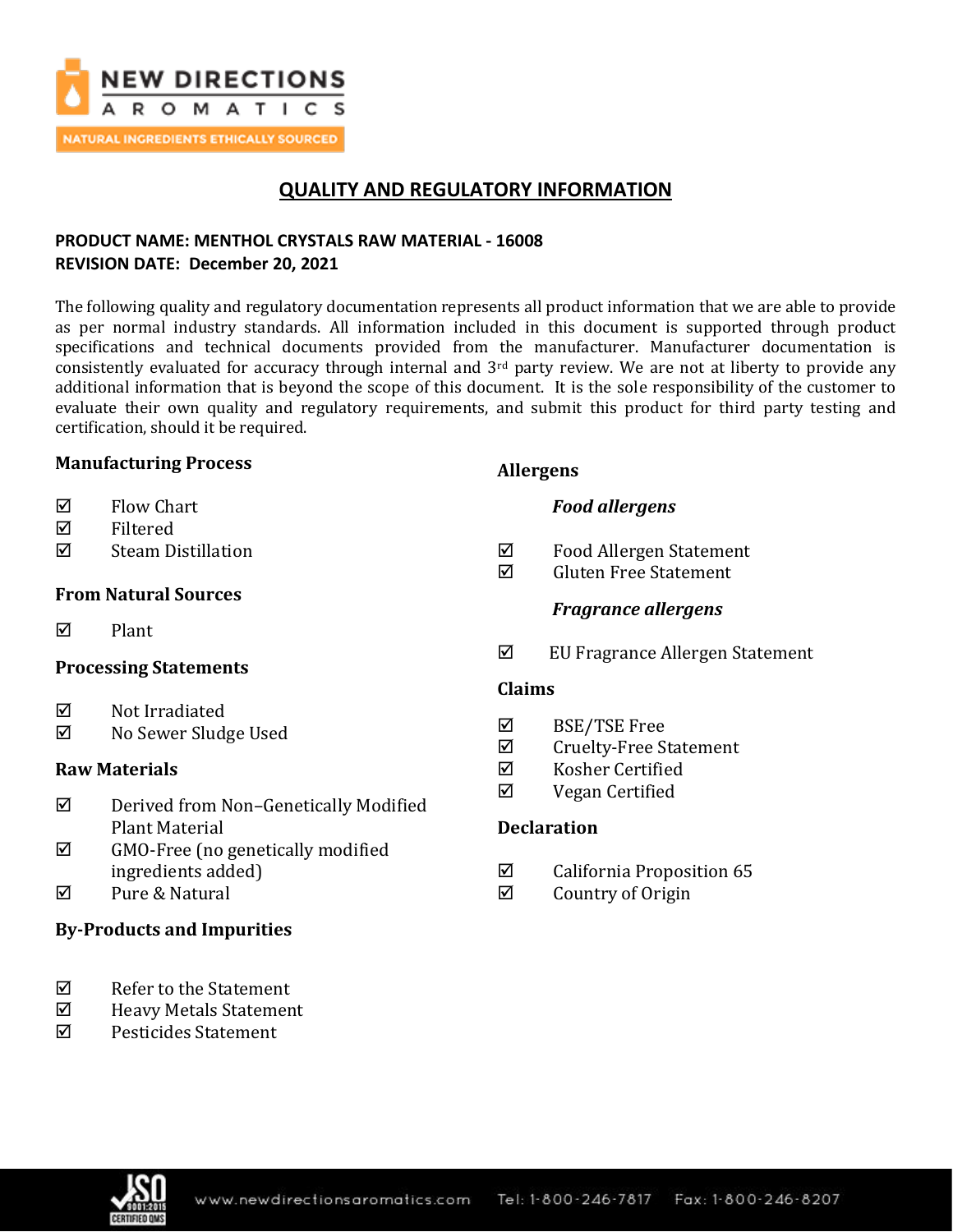

# **FLOW CHART**

### **PRODUCT NAME: MENTHOL CRYSTALS RAW MATERIAL - 16008**



#### **Disclaimer & Caution:**

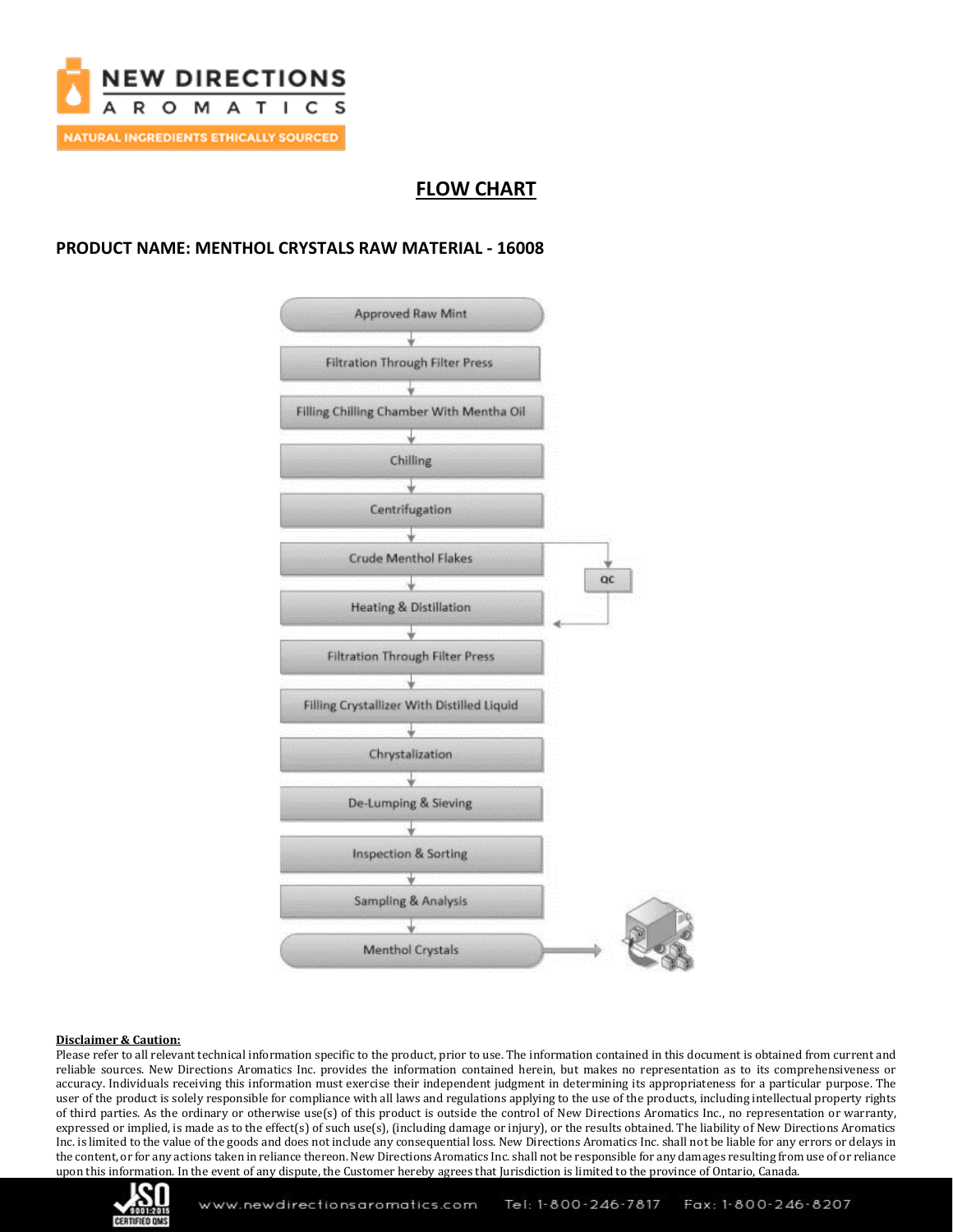

## **NON-IRRADIATION STATEMENT**

### **PRODUCT NAME: MENTHOL CRYSTALS RAW MATERIAL - 16008**

We hereby declare that, to the best of our knowledge, this product has not been irradiated and does not contain any ingredient that has gone through any irradiation.

#### **Disclaimer & Caution:**

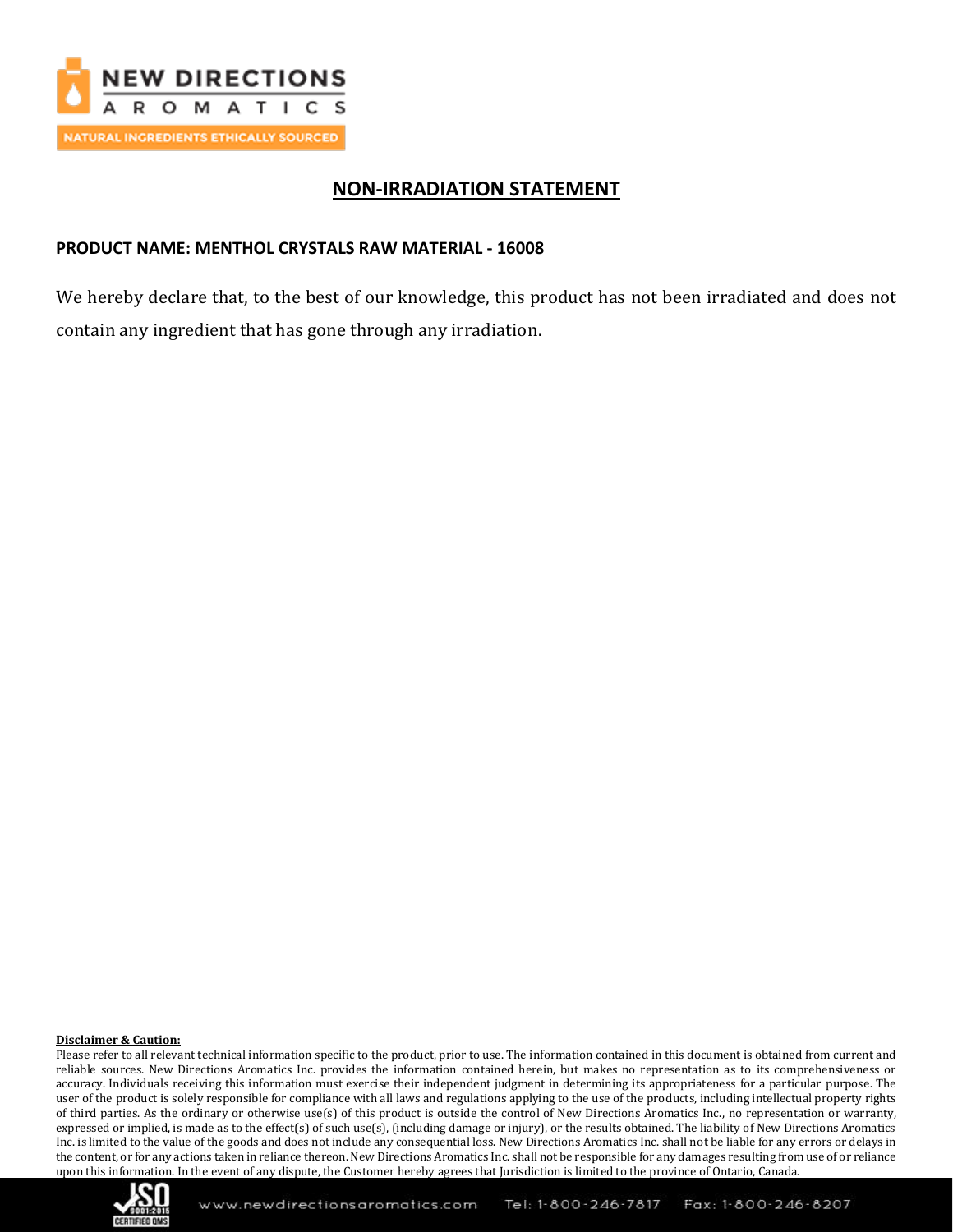

# **SEWER SLUDGE FREE STATEMENT**

### **PRODUCT NAME: MENTHOL CRYSTALS RAW MATERIAL - 16008**

We hereby declare that, to the best of our knowledge, this product has not been manufactured with and does not contain any sewer sludge.

#### **Disclaimer & Caution:**

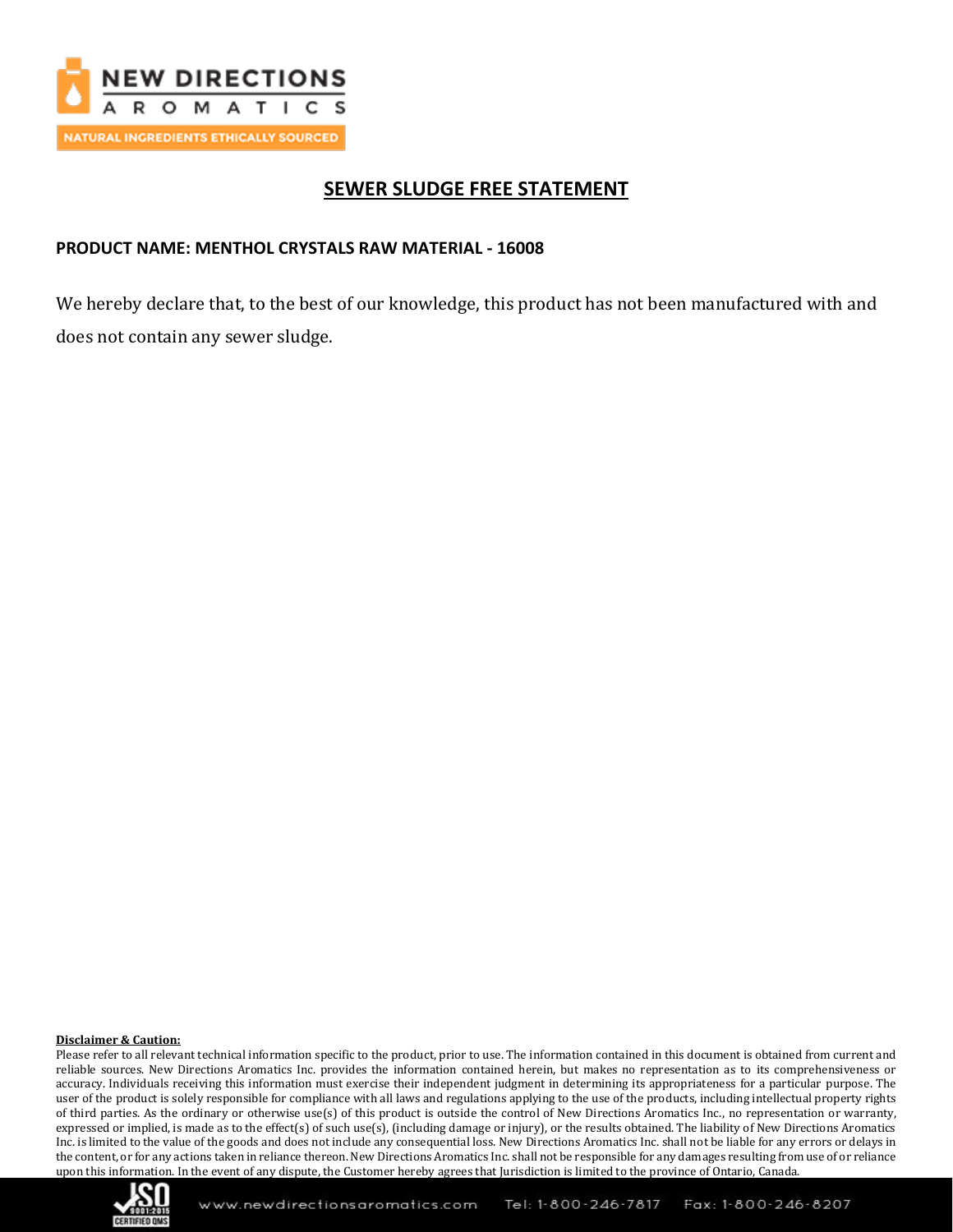

# **GMO STATEMENT**

### **PRODUCT NAME: MENTHOL CRYSTALS RAW MATERIAL - 16008**

We hereby declare that, to the best of our knowledge, this product was not produced by gene modification, nor derived from genetically modified organisms.

#### **Disclaimer & Caution:**

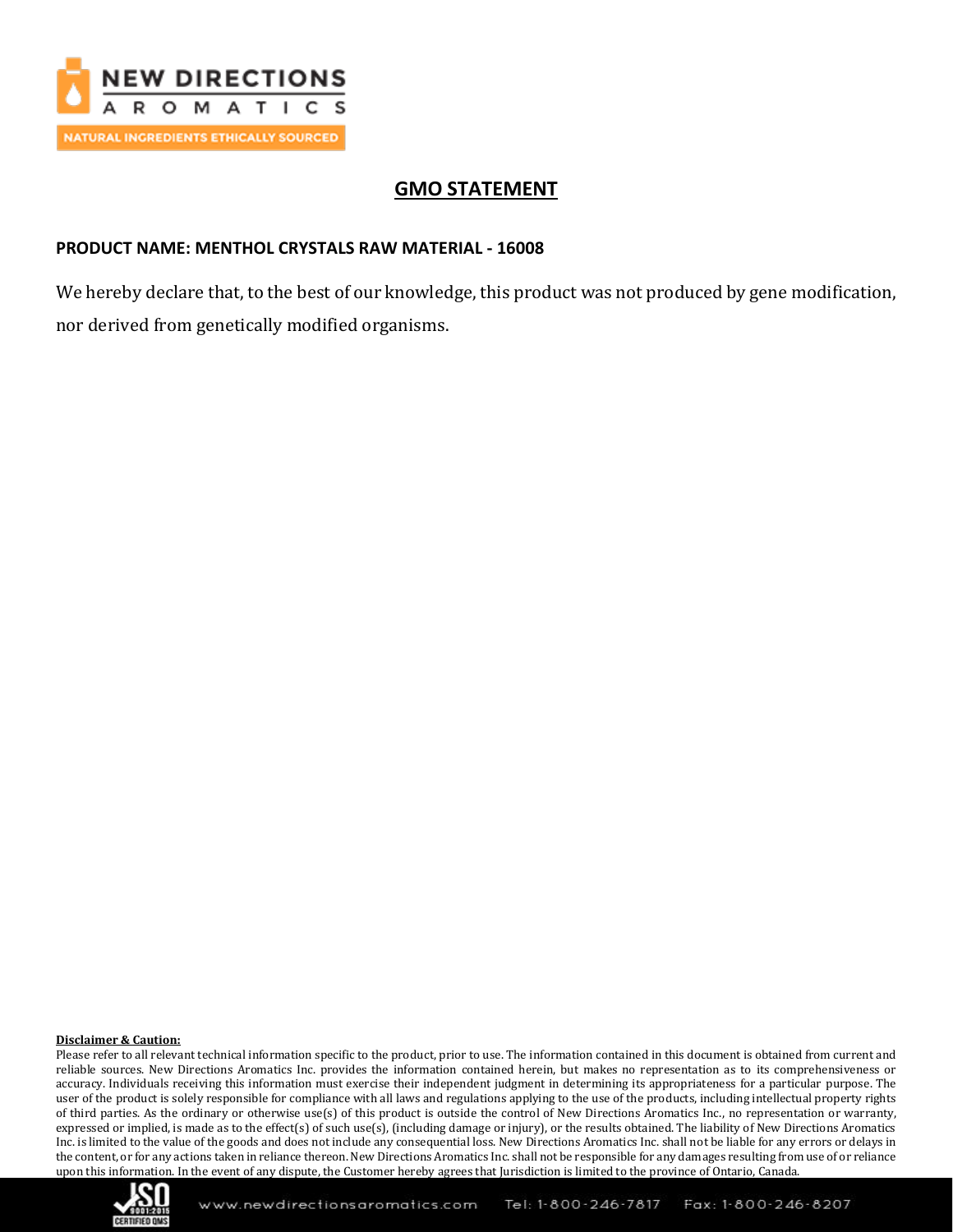

## **PURE & NATURAL STATEMENT**

#### **PRODUCT NAME: MENTHOL CRYSTALS RAW MATERIAL - 16008**

We hereby declare that, to the best of our knowledge, this product is 100% pure, natural, and unadulterated.

#### **Disclaimer & Caution:**

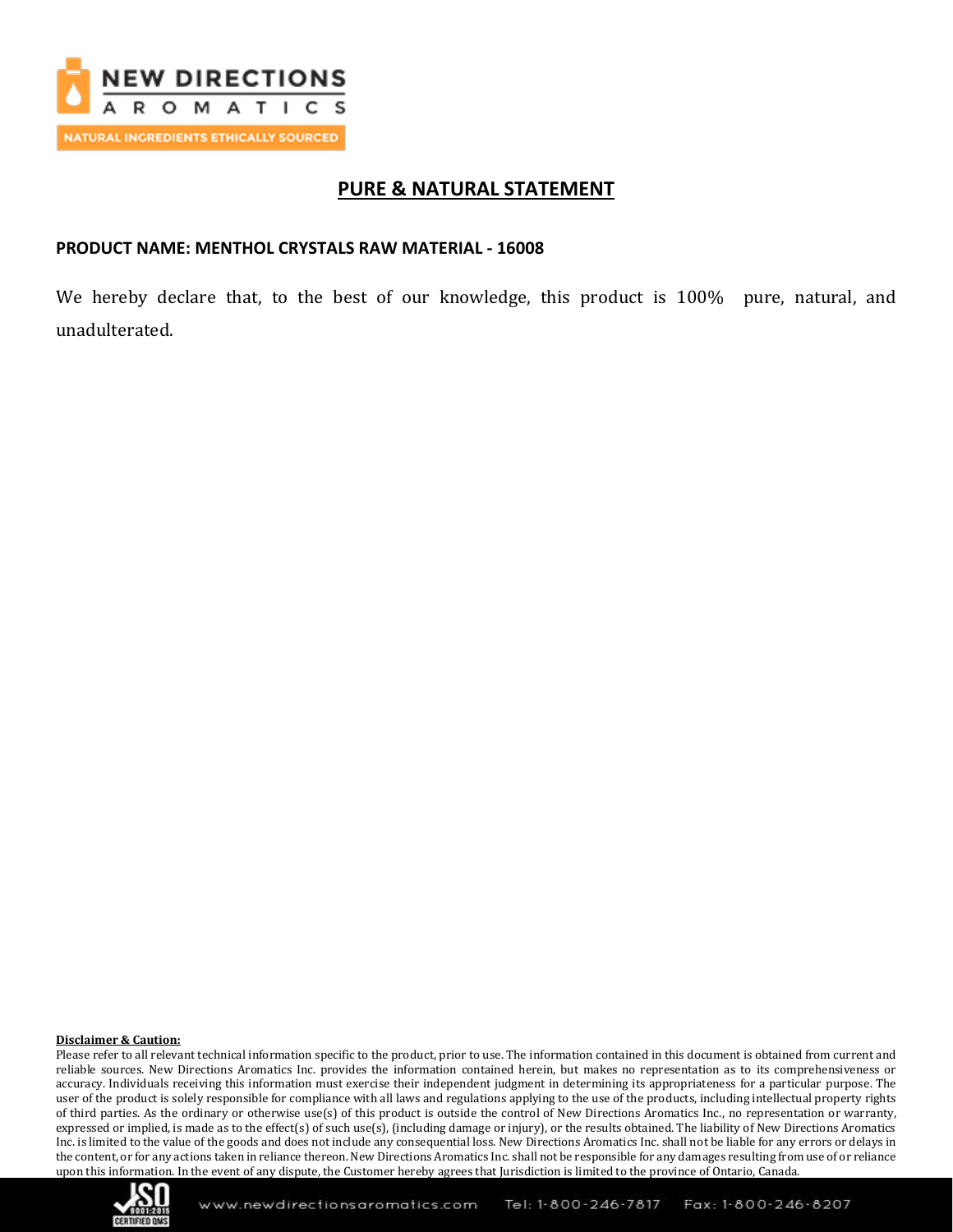

# **BY PRODUCTS & IMPURITIES STATEMENT**

### **PRODUCT NAME: MENTHOL CRYSTALS RAW MATERIAL - 16008**

We hereby declare that, to the best of our knowledge, this product was not produced with, and does not contain, any of the following by products & impurities:

- Parabens
- Phthalates
- Solvents and Residual Solvents
- Microorganisms (yeasts, mold, etc.)
- Volatile Organic Compounds (VOC)

#### **Disclaimer & Caution:**

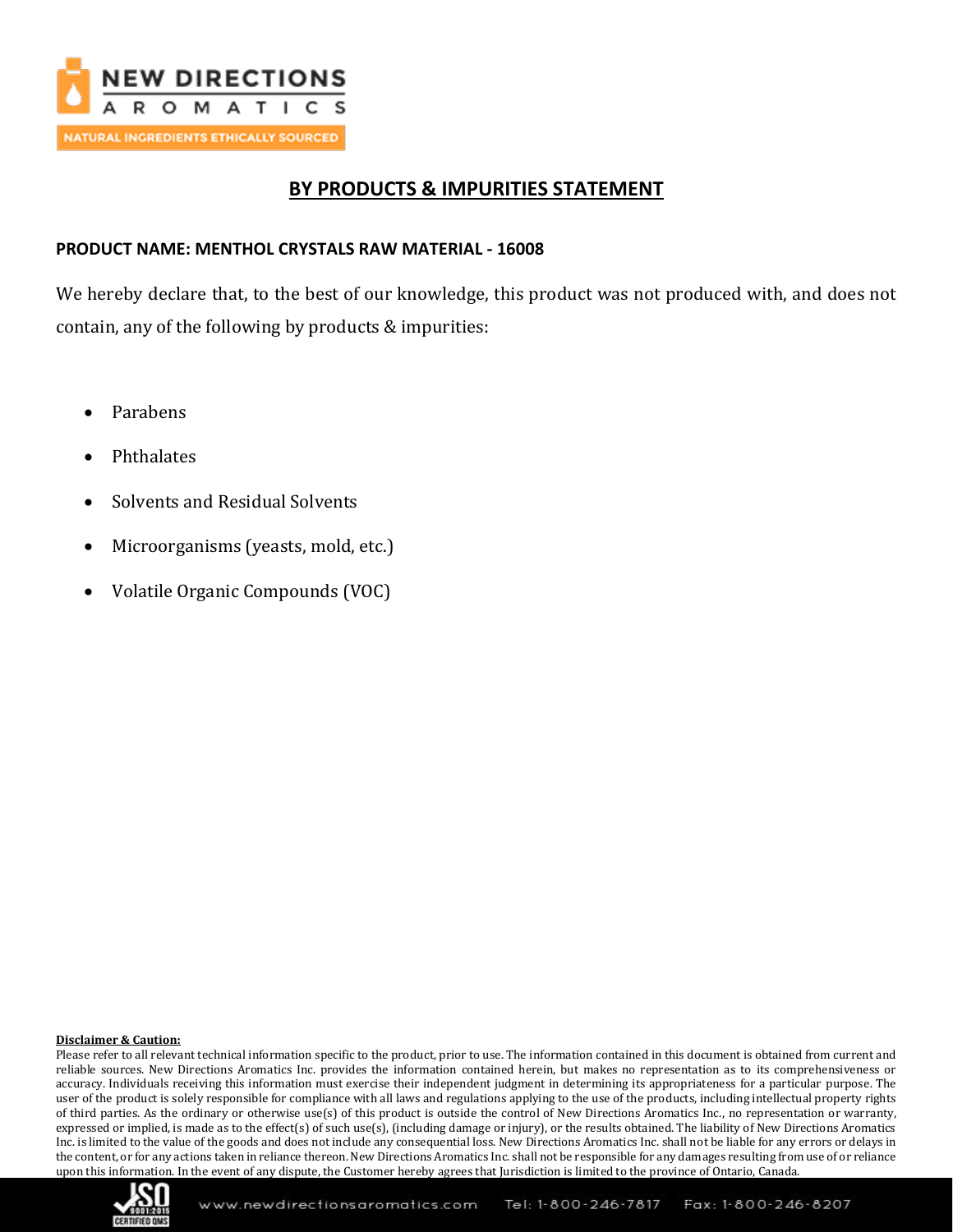

# **HEAVY METALS STATEMENT**

#### **PRODUCT NAME: MENTHOL CRYSTALS RAW MATERIAL - 16008**

We hereby declare that, to the best of our knowledge, this product does not contain any heavy metal residues exceeding the tolerance set by the FDA, EPA, and Regulation (EC) 396/2005.

#### **Disclaimer & Caution:**

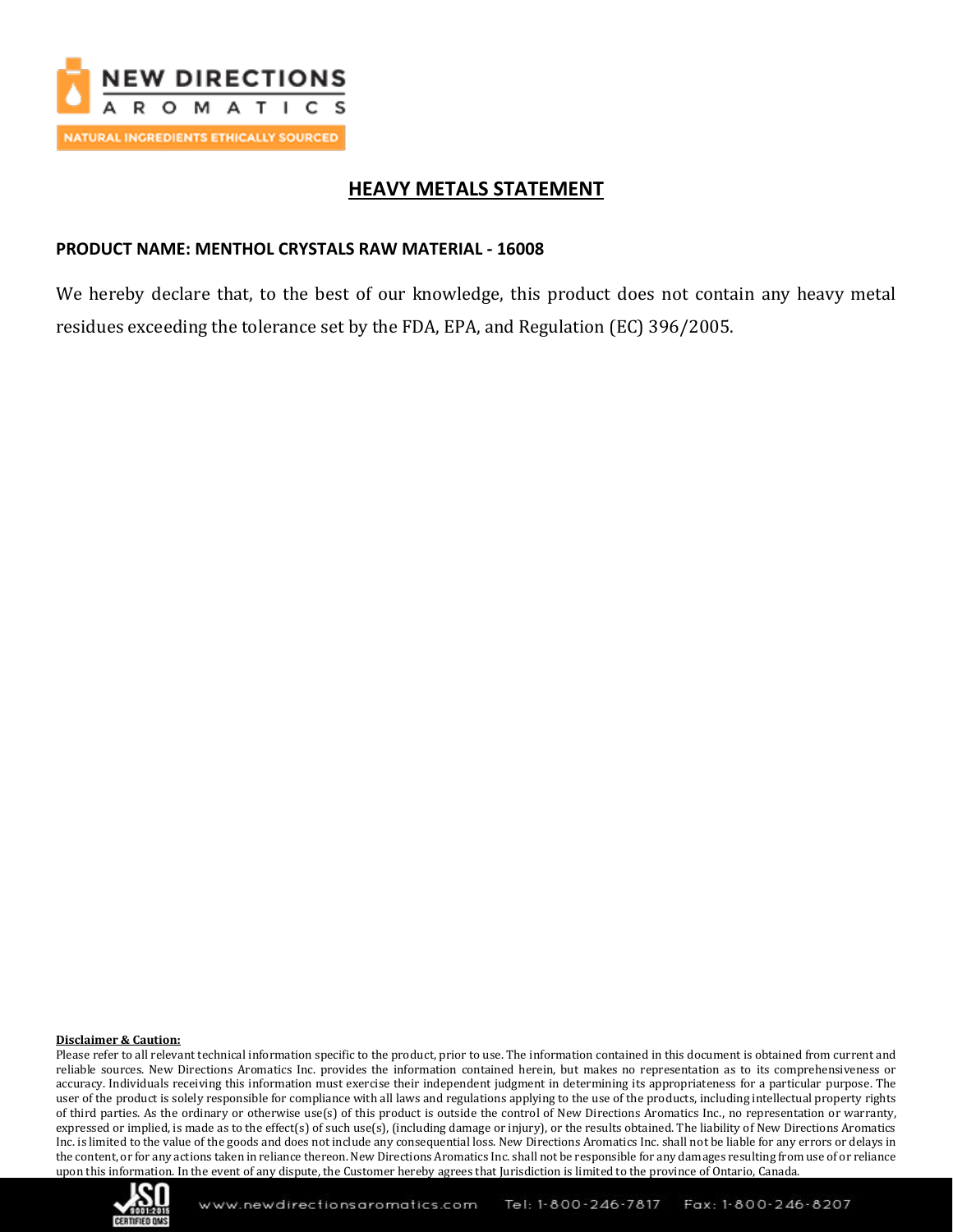

## **PESTICIDES STATEMENT**

#### **PRODUCT NAME: MENTHOL CRYSTALS RAW MATERIAL - 16008**

We hereby declare that, to the best of our knowledge, this product does not contain any pesticides or pesticide residues exceeding the tolerance set by the FDA, EPA, and Regulation (EC) 396/2005.

#### **Disclaimer & Caution:**

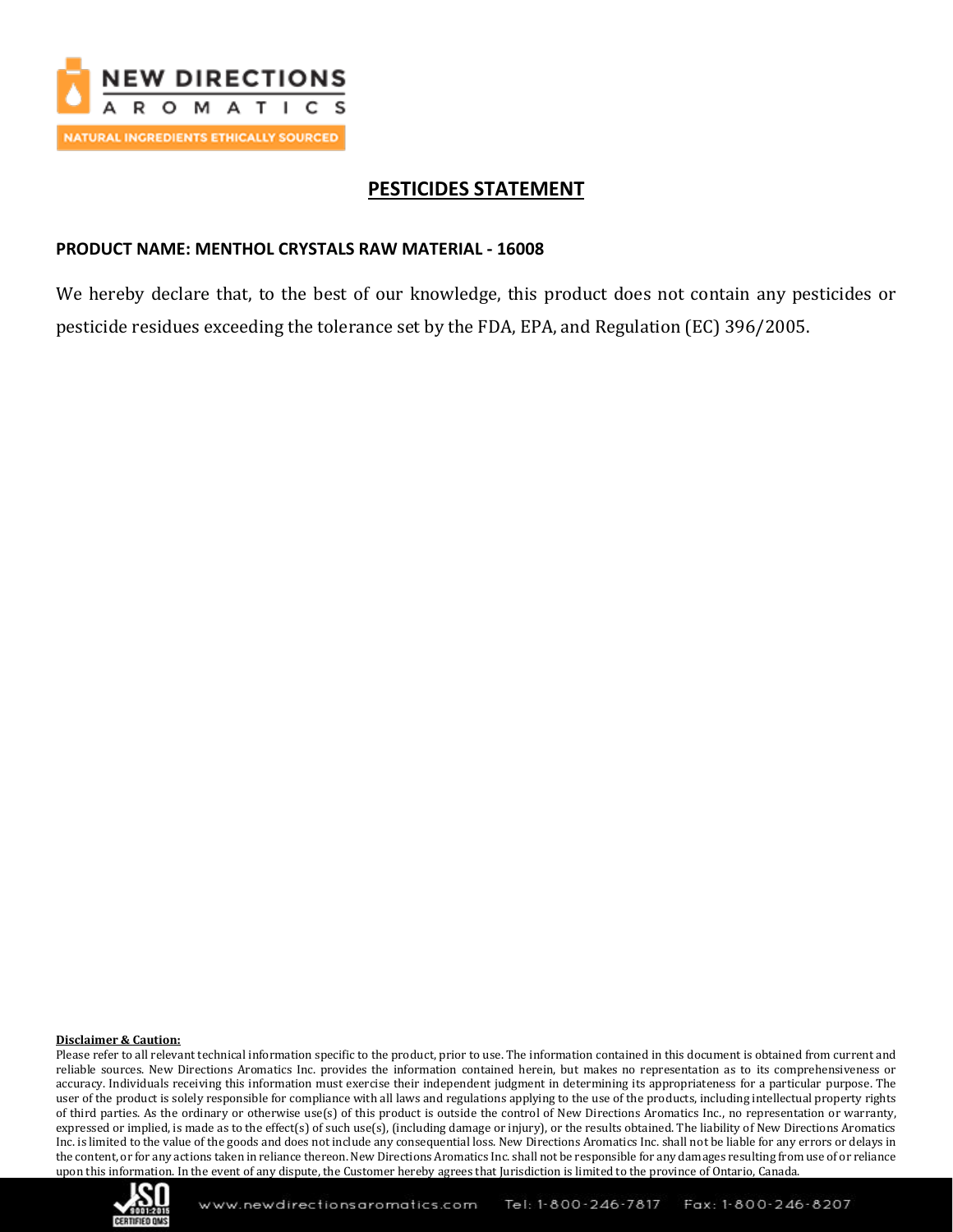

# **FOOD ALLERGEN INFORMATION**

#### **PRODUCT NAME: MENTHOL CRYSTALS RAW MATERIAL - 16008**

| Component                                                                     | Present in the product |
|-------------------------------------------------------------------------------|------------------------|
| Peanuts (and/or derivatives,) e.g., protein oil                               | N <sub>o</sub>         |
| Tree Nuts (and/or derivatives)                                                | N <sub>o</sub>         |
| Seeds (Cottonseed, Mustard, Poppy, Sesame, Sunflower) (and/or<br>derivatives) | N <sub>o</sub>         |
| Wheat, Barley, Rye, Oats, Spelt, Kamut or their hybrids                       | N <sub>o</sub>         |
| Gluten                                                                        | N <sub>o</sub>         |
| Soybeans (and/or derivatives)                                                 | N <sub>o</sub>         |
| Dairy (including lactose) or Eggs                                             | N <sub>o</sub>         |
| Fish or their products                                                        | N <sub>o</sub>         |
| Shellfish or their products                                                   | N <sub>o</sub>         |
| Lupin (and/or derivatives)                                                    | N <sub>o</sub>         |
| Monosodium Glutamate (MSG)                                                    | N <sub>o</sub>         |
| Preservatives, BHA / BHT, Colour Additives or Tartrazine                      | N <sub>o</sub>         |
| Sulphites (and derivatives)                                                   | N <sub>o</sub>         |
| Mustard seeds and derivatives                                                 | N <sub>o</sub>         |

#### **Disclaimer & Caution:**

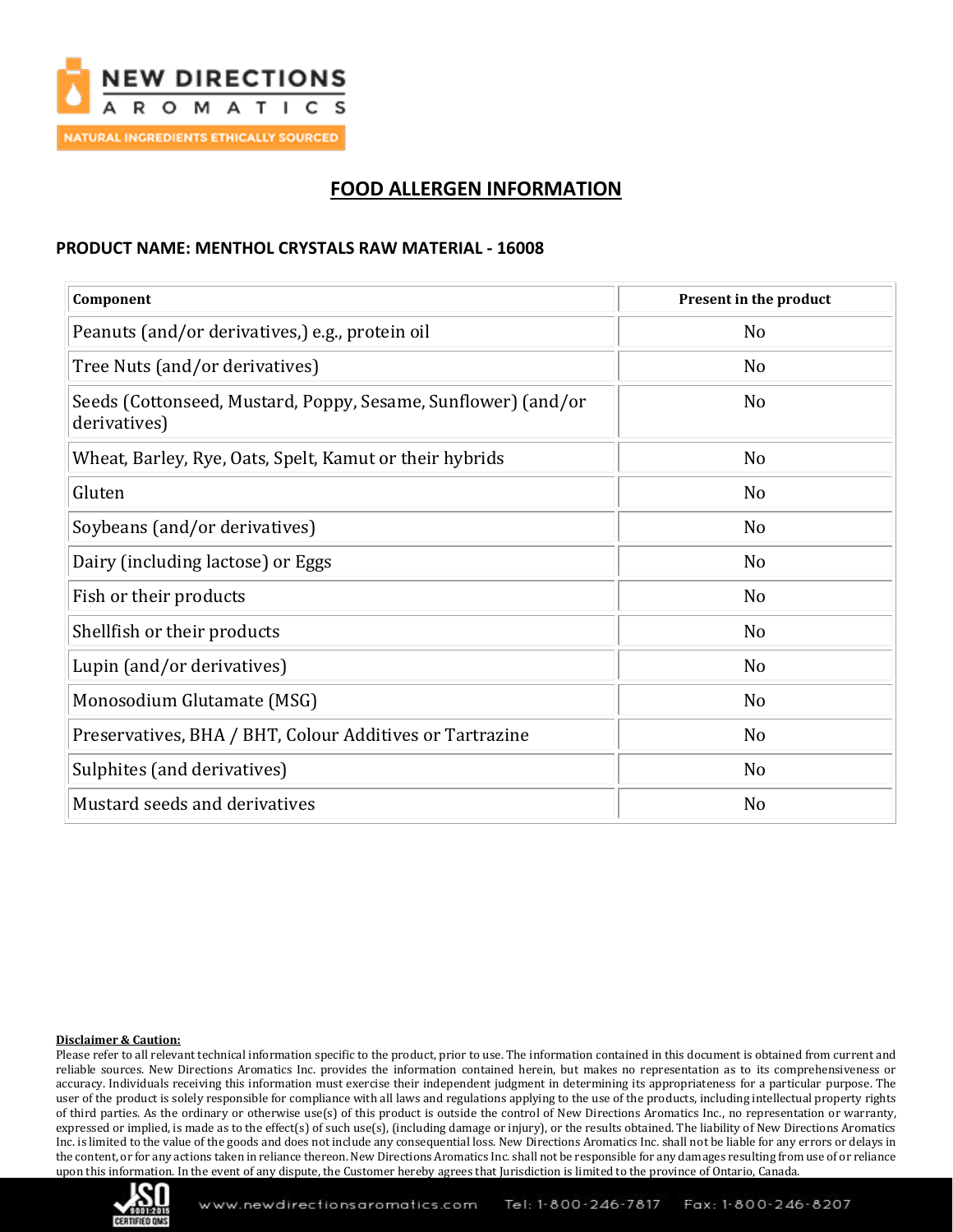

# **GLUTEN STATEMENT**

### **PRODUCT NAME: MENTHOL CRYSTALS RAW MATERIAL - 16008**

We hereby declare that, to the best of our knowledge, this product is gluten-free and was not manufactured with any ingredients containing gluten.

#### **Disclaimer & Caution:**

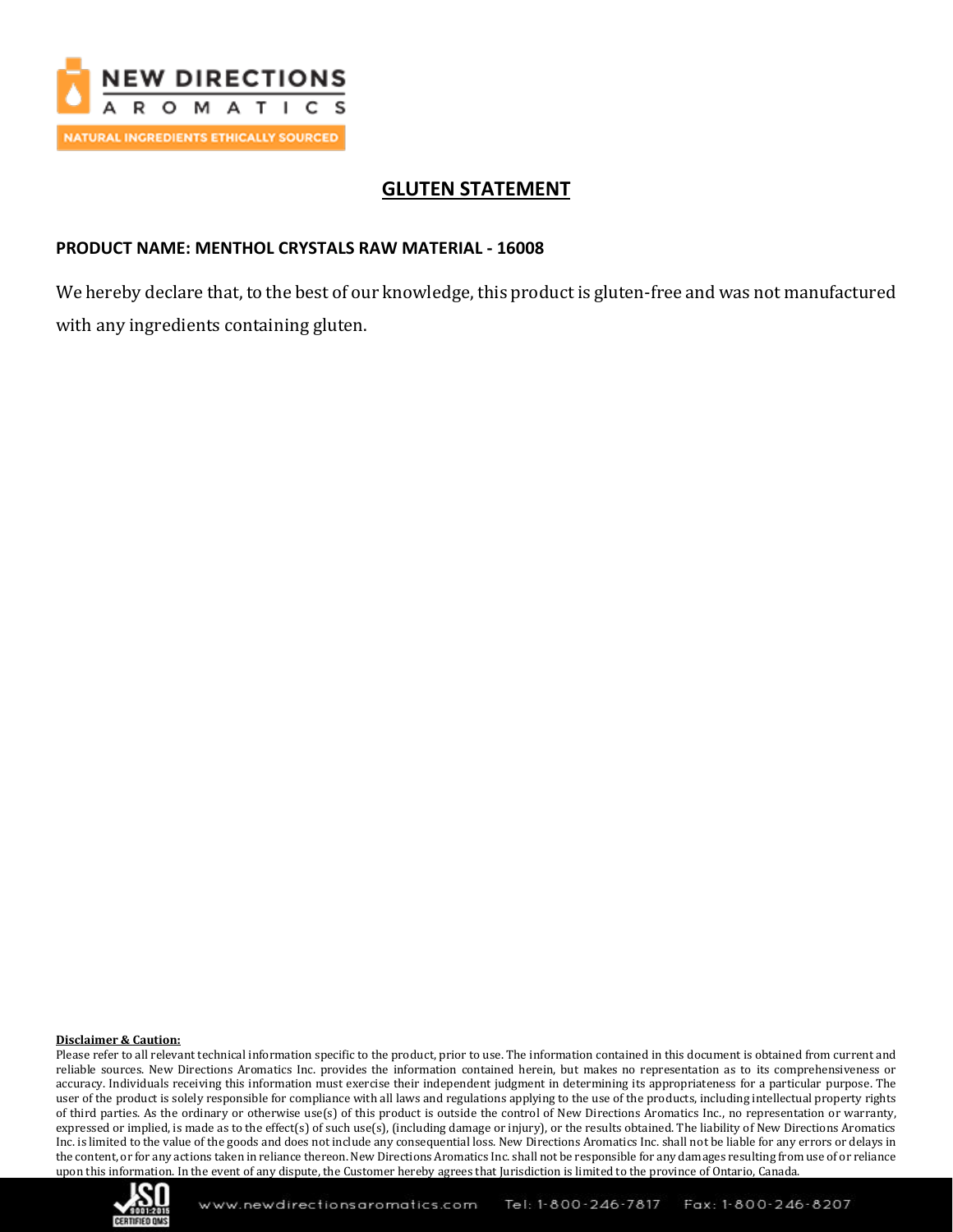

## **EU FRAGRANCE ALLERGENS STATEMENT**

### **PRODUCT NAME: MENTHOL CRYSTALS RAW MATERIAL - 16008**

We hereby declare that, to the best of our knowledge, based on processing information and raw materials used, Fragrance Allergens listed in EU Regulation 1223/2009 Annex III, NO 67-92 are not likely to be present.

#### **Disclaimer & Caution:**

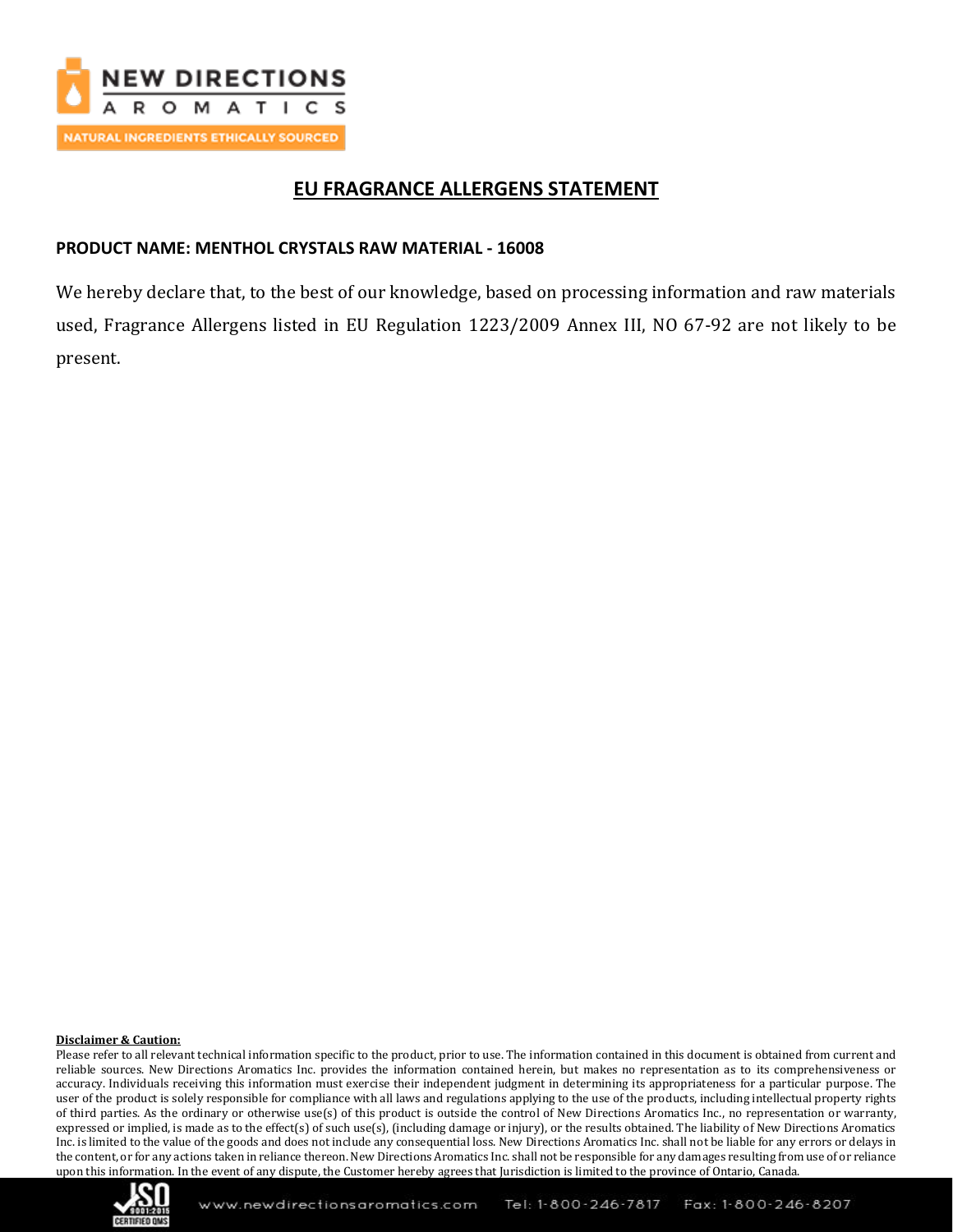

## **DECLARATION OF BOVINE SPONGIFORM ENCEPHALOPATHY (BSE)**

### **PRODUCT NAME: MENTHOL CRYSTALS RAW MATERIAL - 16008**

We hereby confirm that, to the best of our knowledge, this product is free of BSE.

#### **Disclaimer & Caution:**

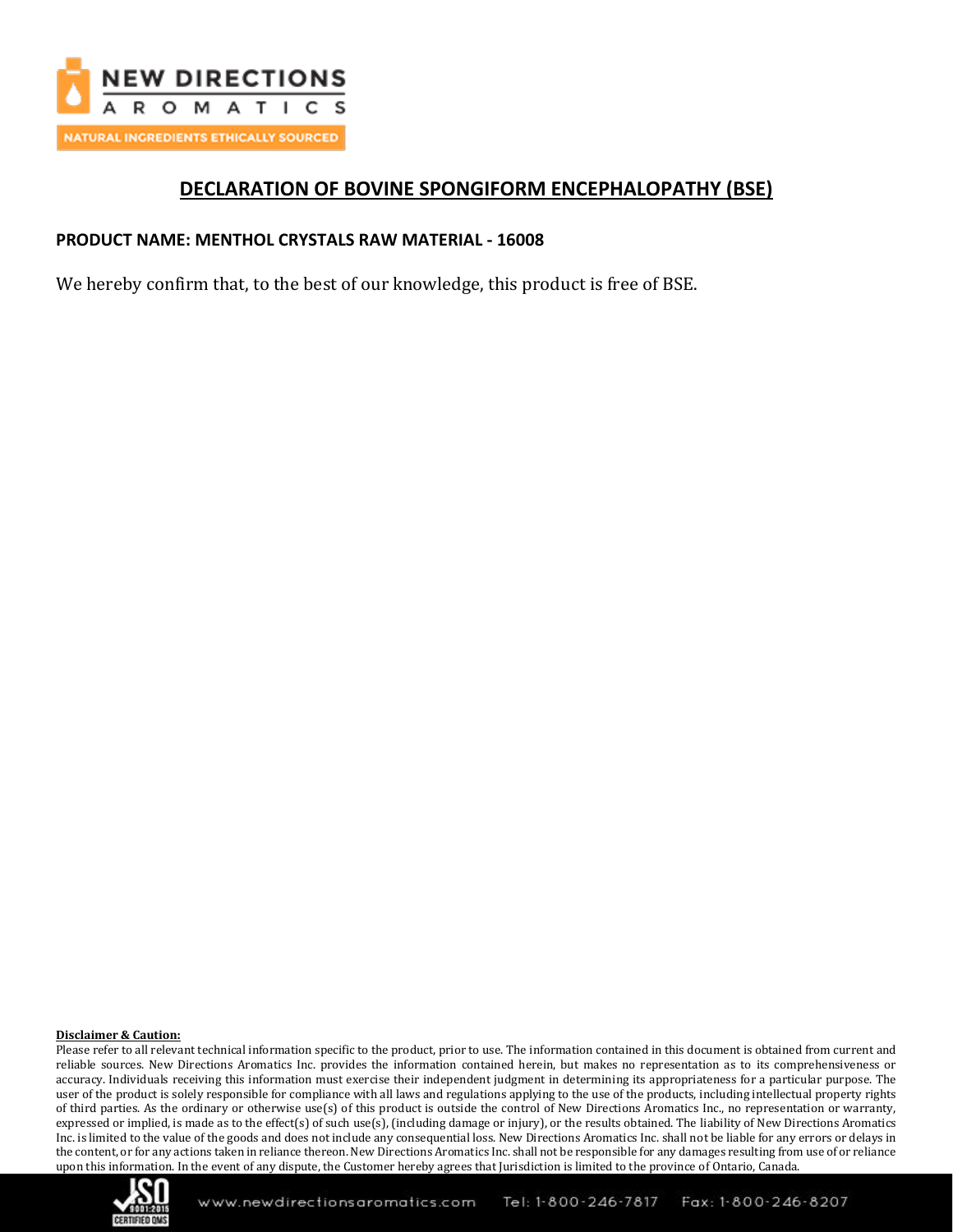

# **CRUELTY-FREE STATEMENT**

### **PRODUCT NAME: MENTHOL CRYSTALS RAW MATERIAL – 16008**

We hereby declare that, to the best of our knowledge, this product has not undergone any animal testing.

#### **Disclaimer & Caution:**

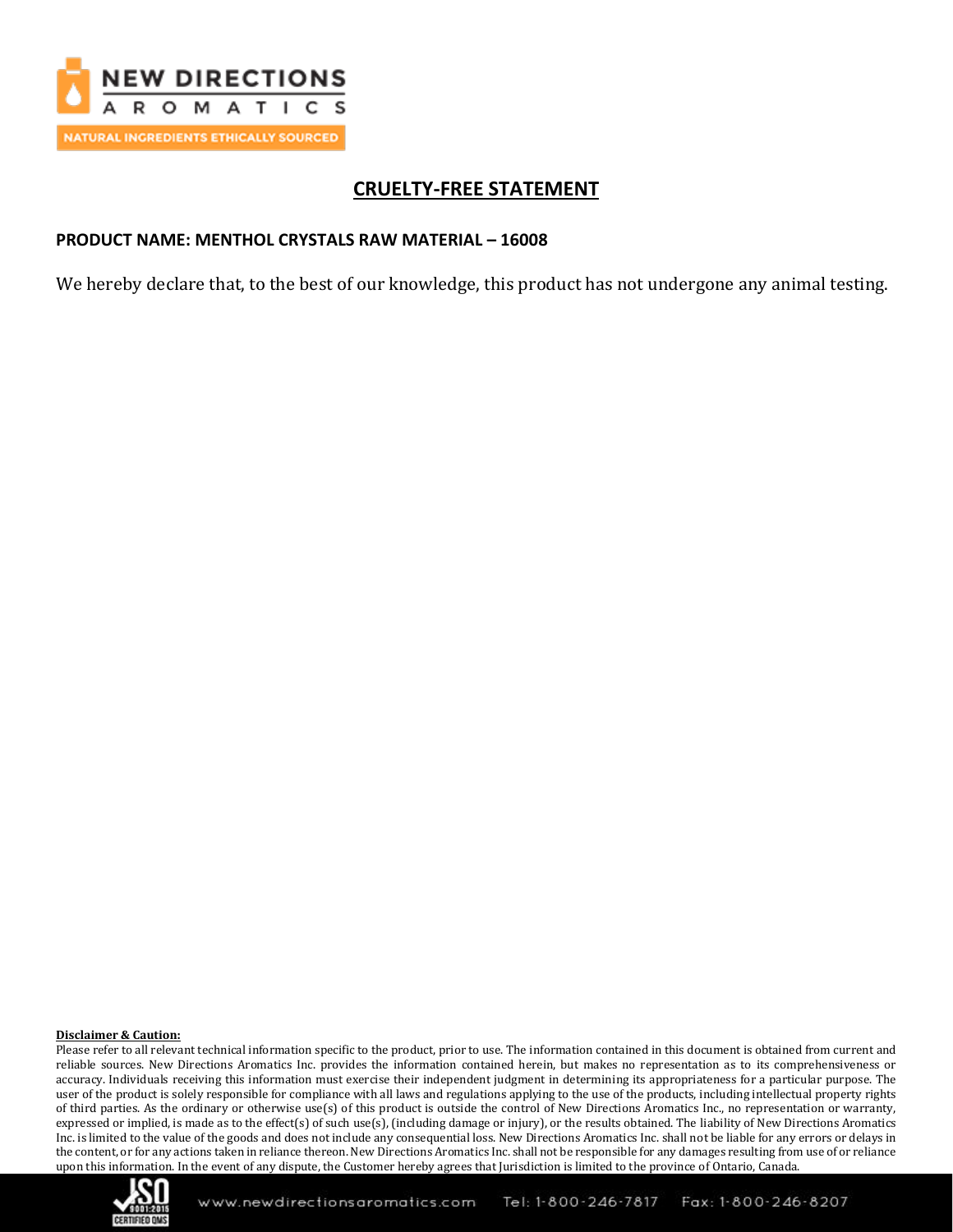

# **KOSHER STATEMENT**

### **PRODUCT NAME: MENTHOL CRYSTALS RAW MATERIAL - 16008**

We hereby confirm that this product has been certified to Kosher standards.

#### **Disclaimer & Caution:**

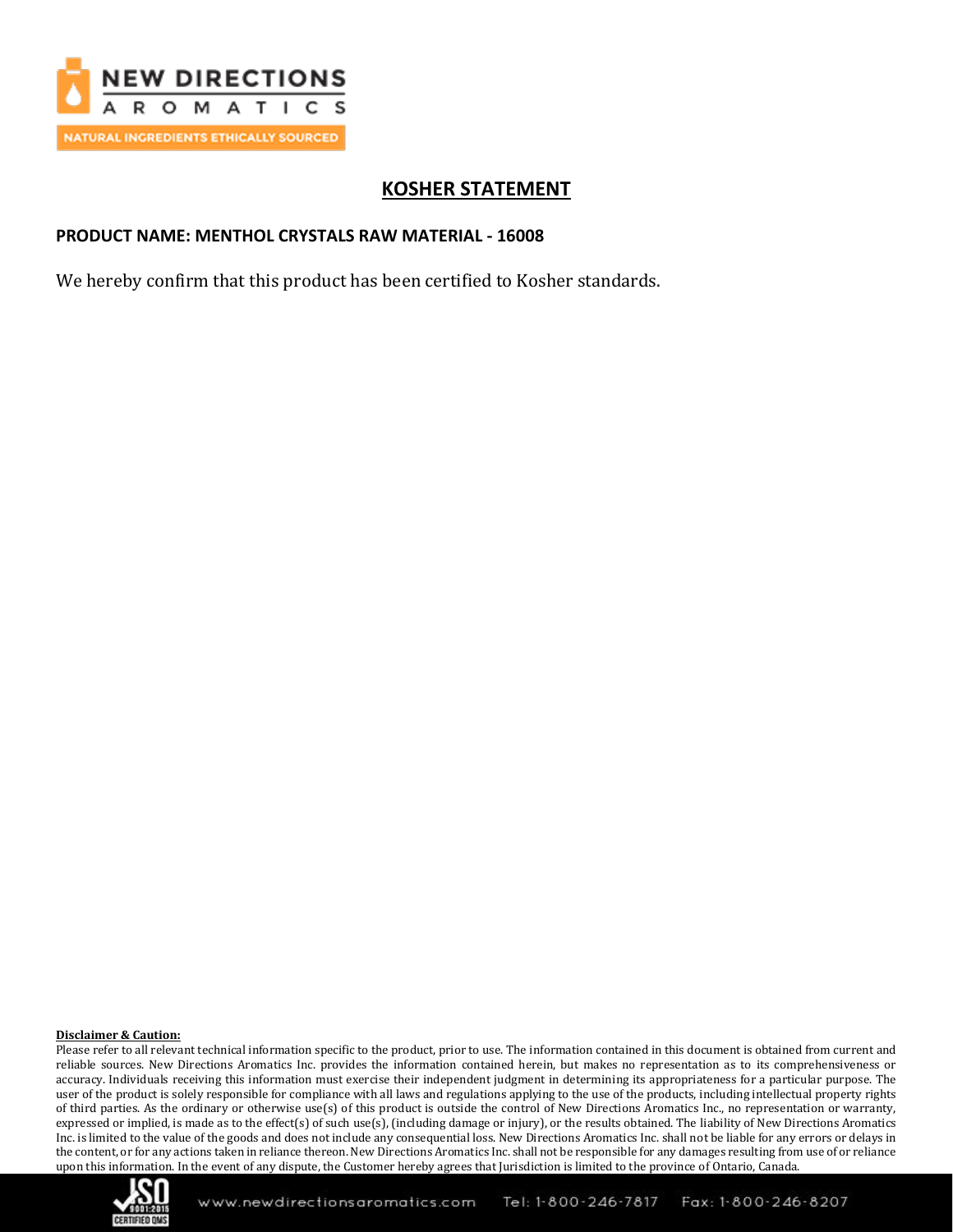

# **VEGAN STATEMENT**

### **PRODUCT NAME: MENTHOL CRYSTALS RAW MATERIAL - 16008**

We hereby confirm that this product has been certified to Vegan standards.

#### **Disclaimer & Caution:**

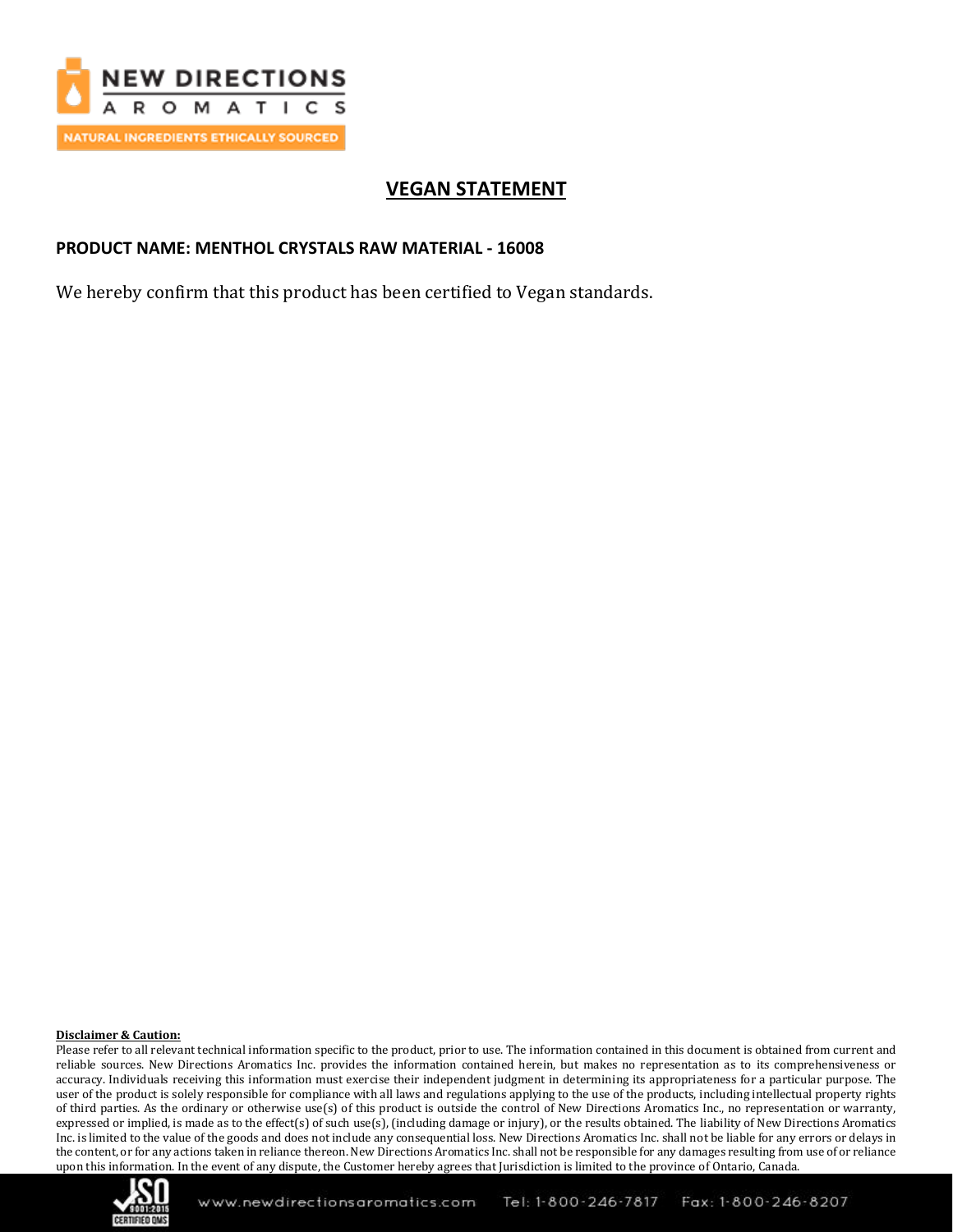

## **CALIFORNIA PROPOSITION 65 STATEMENT**

### **PRODUCT NAME: MENTHOL CRYSTALS RAW MATERIAL - 16008**

We hereby declare that, to the best of our knowledge, this product does not contain any chemical or substance listed on California's Proposition 65.

#### **Disclaimer & Caution:**